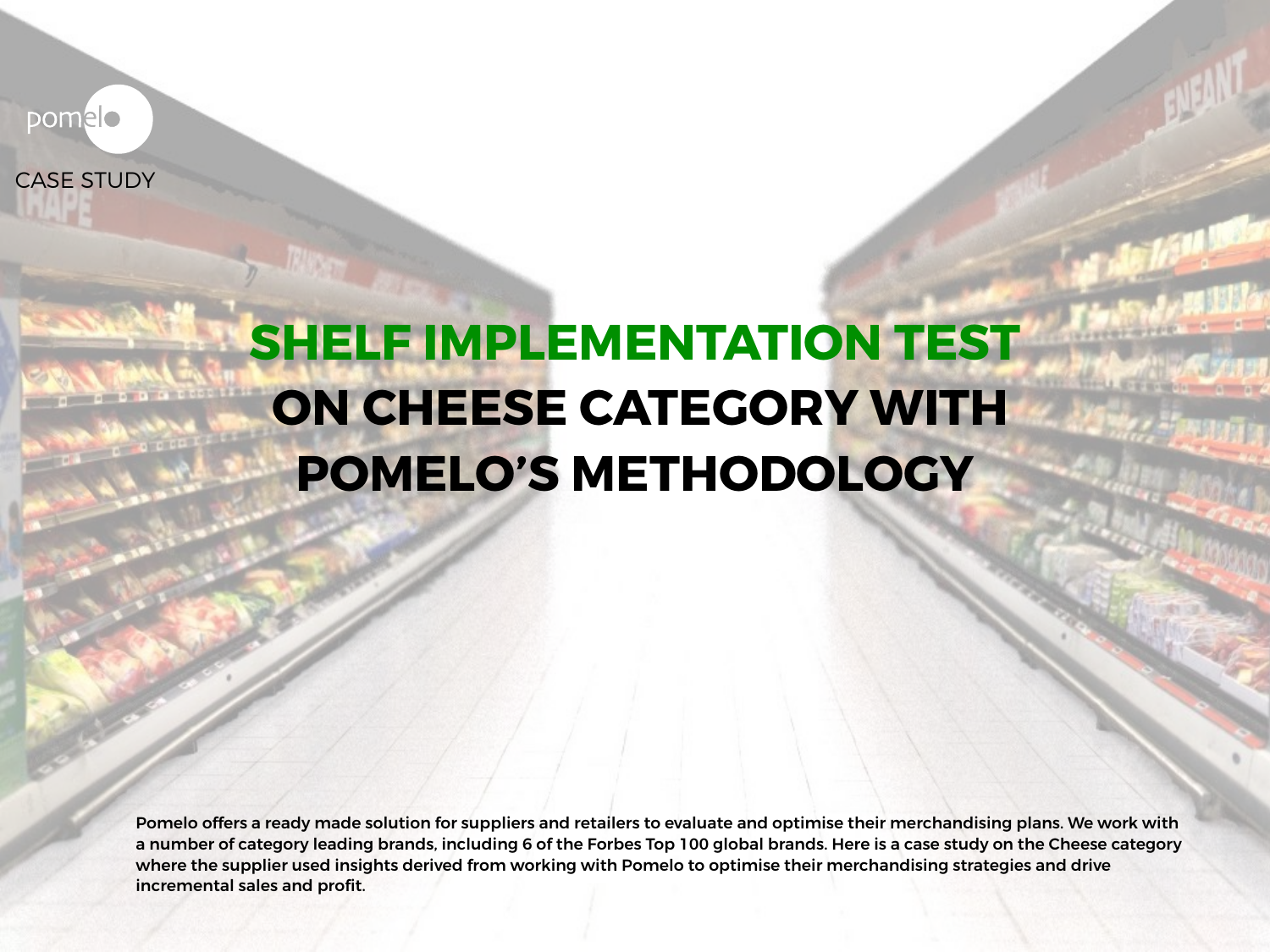### **CHALLENGE**

Proof of concept of a new category strategy

Prove the new Category Strategy works

For many suppliers proving the impact of a new category strategy is key to their collaboration with their retail customers.

Significant investments from both supplier and retailer are often needed to execute a new category strategy in store.

Category Managers need to be able to quantify the potential commercial benefit of the new category strategy to justify the investments both internally and from the retailer.

Here's how a category leading cheese supplier worked with Pomelo to do just that....

#### **MAIN QUESTIONS**





Which segments to place first in flow? How will this influence shopper behaviour at the fixture? What interactions are there between segments?

## POSITIONNING



What is the influence of the brands in the shelf layout? Which shelves work best ? How to make it easy to navigate for the shopper?



What information do shoppers need at fixture to make their decision? How effective is POS in helping the shopper?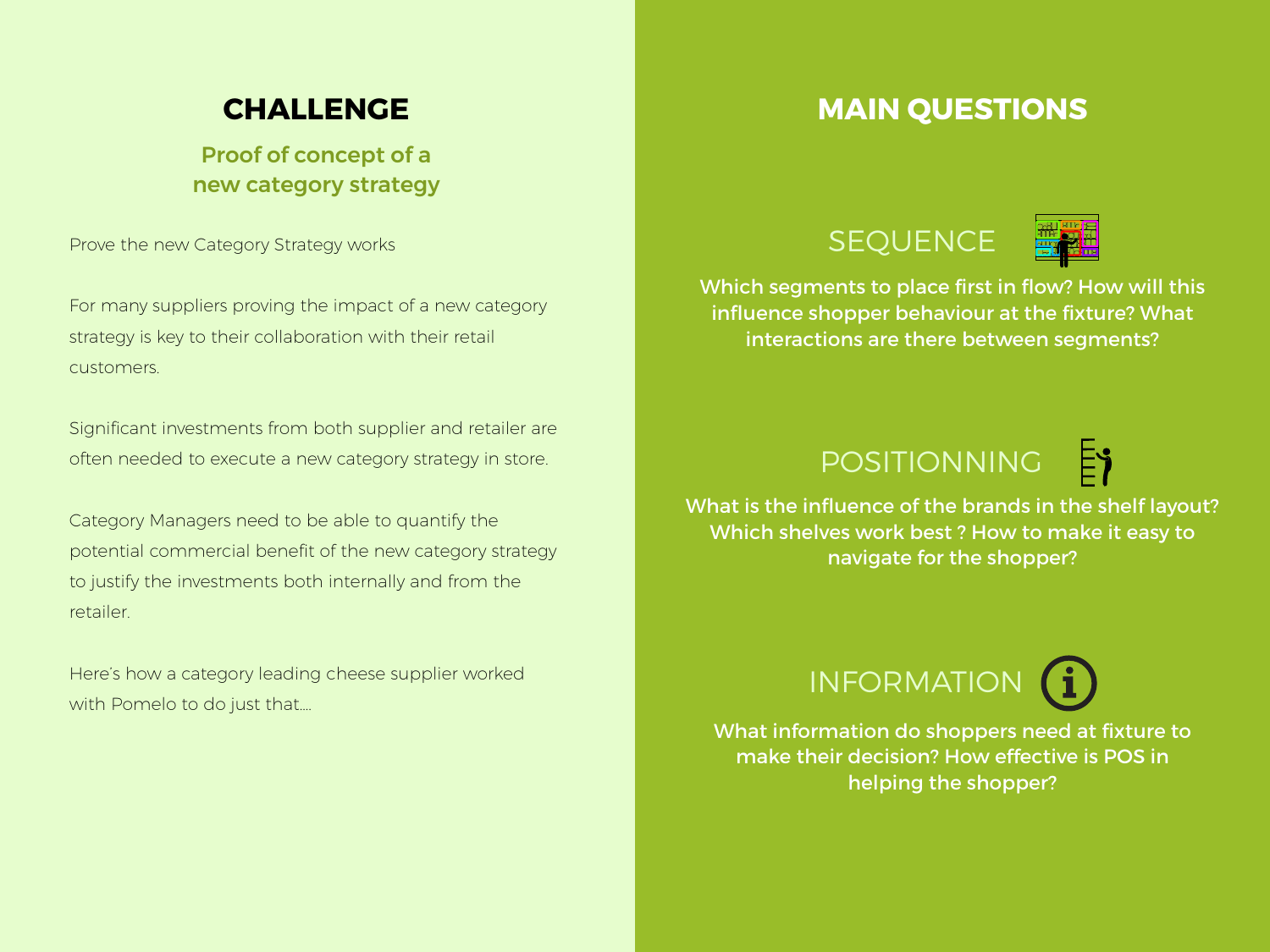#### **FIELDWORK MEASURE**



Deployment of our tracking tools for 1 week to measure overall shop traffic and all purchasing paths and interactions across the entire category.

Purchase funnel



Measuring and understanding the path to purchase and the influence of key factors at each stage enables suppliers to bring unique shopper insights to their retail customers. This is one of the critical success factors for category leadership.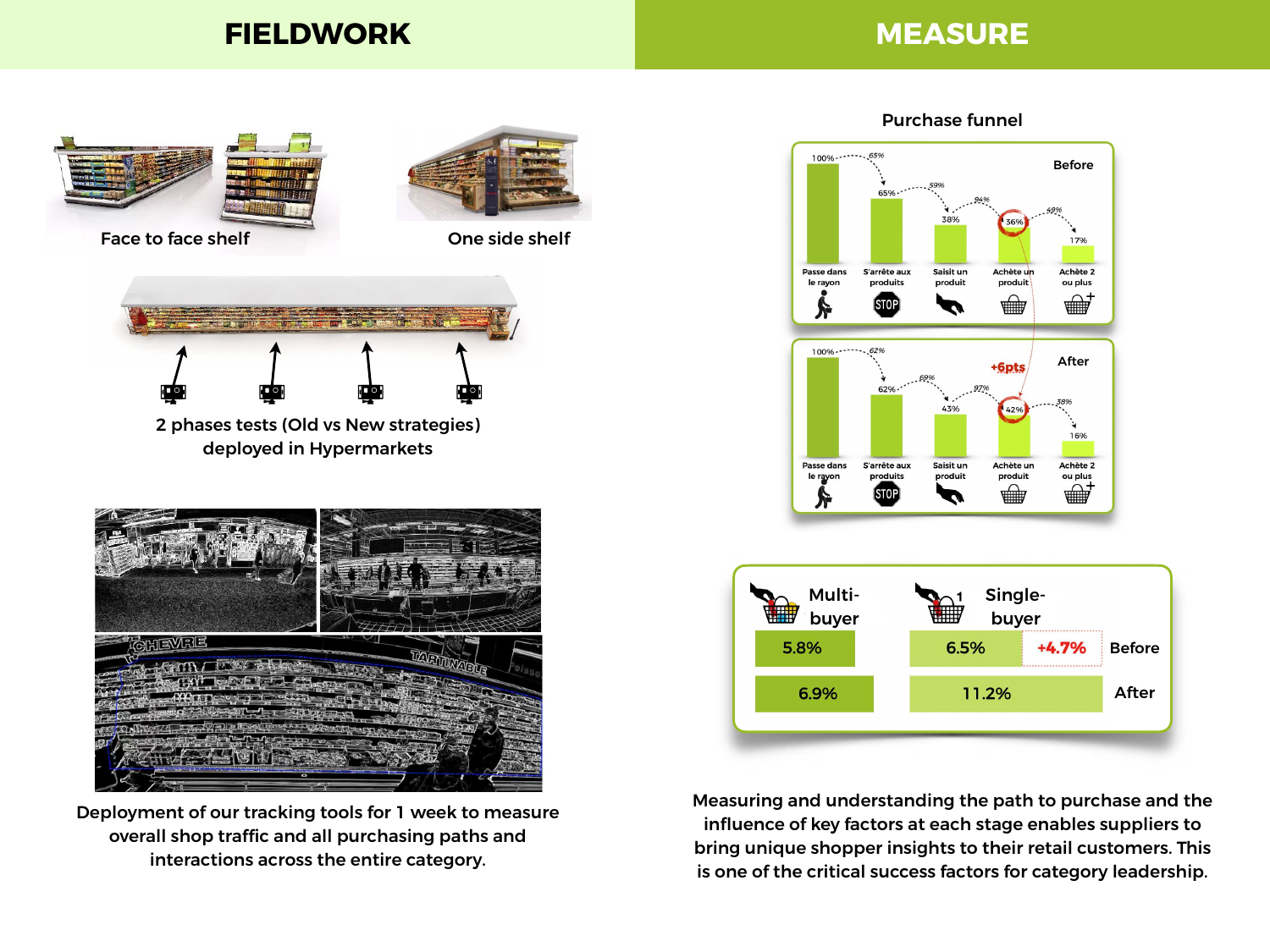"We chose pomelo because of a revolutionary tracking technology which brought us new insights on shopper behaviour"

> **– SOPHIE BREUIL** HEAD OF MERCHANDISING & MARKET RESEARCH

#### **BENEFITS**

#### High speed testing solution in real stores with real shoppers

The Pomelo approach allowed testing of the new merchandising strategy to show the potential added value for the retailer. This was key to the retailer adopting the new approach and implementing it across their store estate. The testing also resolved the retailer's objections to the new approach

Having an in-depth understanding of your category is the most important element in successful collaboration with retailers.

Do not hesitate to contact us.